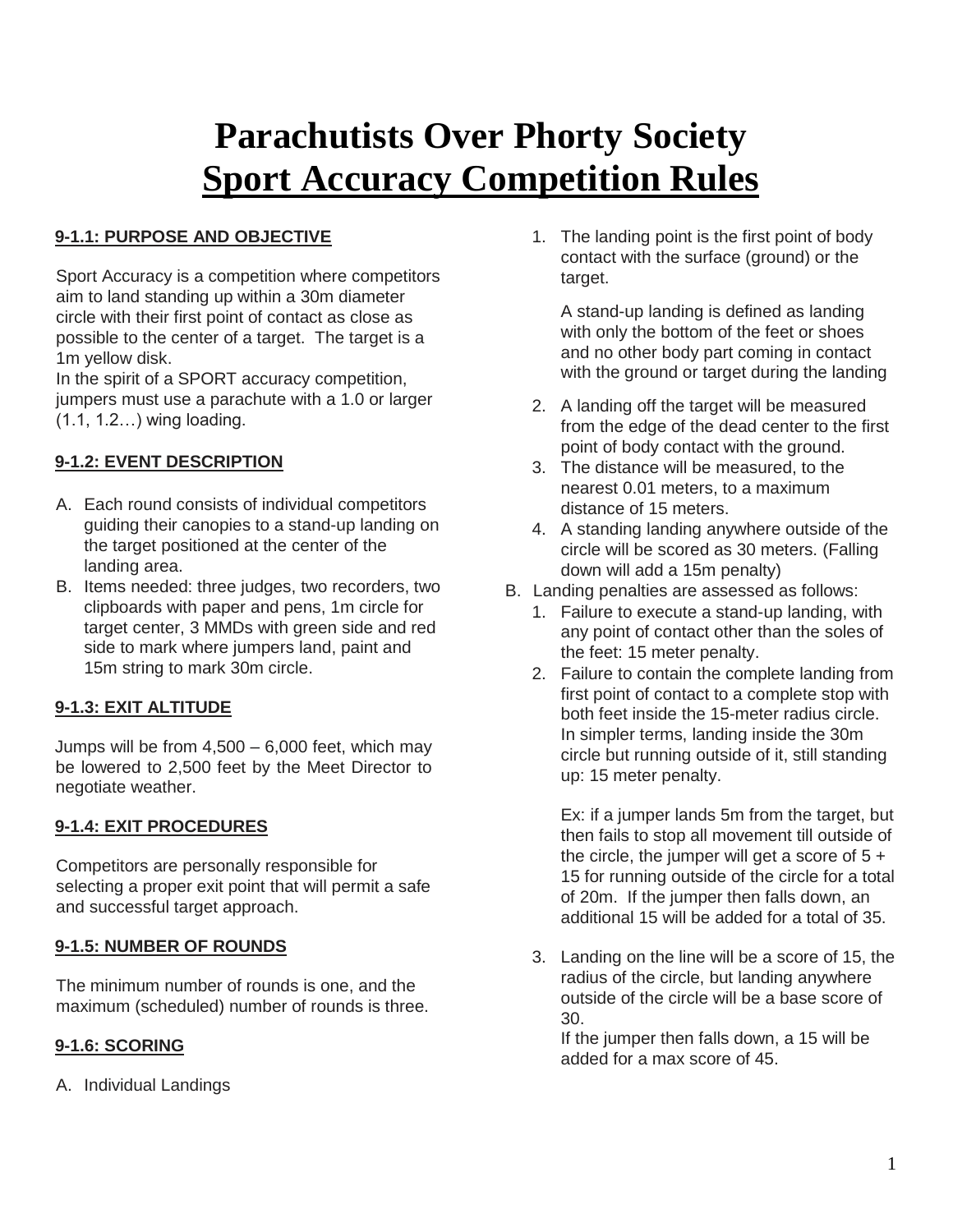# **Parachutists Over Phorty Society Sport Accuracy Competition Rules**

### **9-1.7: JUDGING AND RECORDING**

- A. Landings are judged by at least three judges; in addition, there will be at least two recorders.
- B. Landing on the target: Any first point of contact on the target will be scored as a dead center with a measurement of 0.00 meters.
- C. Any other first point of body contact not on the target will be marked with a Manual Measuring Device (MMD).
	- 1. The MMD is a 25-centimeter diameter disk that is painted red on one side and green on the opposite side.
	- 2. Located in the center of each side of the MMD is a three-centimeter diameter black dot.
	- 3. When the competitor lands, the judge positions the MMD over the jumper's first point of body contact with the ground.
	- 4. The measured distance to the nearest centimeter is from the center of the MMD to the edge of the dead center.
	- 5. If the jumper makes a stand-up landing, the green side of the MMD will be placed up.
	- 6. If the jumper fails to execute a stand-up landing (15-meter penalty), the red side of the MMD will be placed up.
- D. Competitors' landings will be measured out to a maximum distance of 15 meters, to an accuracy of one centimeter.
- E. Maximum score: The maximum score for any one individual competitor's jump is 45 meters (e.g., 15-meter maximum accuracy score plus a

15-meter penalty score for failure to do a standup landing plus a 15-meter penalty for failure to contain the landing within the 15 meter radius circle equals 45 meters).

- F. Disqualification
	- 1. Any competitor executing a radical canopy maneuver during the final approach of the jump will receive a maximum score of 45

meters for that round and may be completely disqualified from the competition, making him ineligible to receive a medal.

2. A radical canopy maneuvers on final approach is defined as an abrupt canopy turn of more than 90 degrees at less than 250 feet of altitude, which in the opinion of the judges could place the jumper or persons on the ground in danger.

### G. **1.8: TECHNICAL CONDITIONS**

- A. Wind drift indicators, wind sock, and wind speed measuring devices are to be used.
- B. Target
	- 1. The target must be centered within a marked circle of 15-meter radius. The landing area surrounding the target will be a flat, open, unobstructed, preferably grass covered area for a minimum radius of 100 feet from the center of the target.

### **9-1.9: WEATHER**

- A. Wind speed and direction recordings will be made by meet management at no less than 10minute intervals.
- B. When the wind speed on the ground is greater than seven meters per second (m/s), the wind speed will be monitored constantly and documented at an interval of no less than every two minutes.
- C. The maximum allowable wind speed for conduct of the event is nine m/s.
	- 1. If the wind exceeds this limit, the event will be halted for five minutes.
	- 2. If the median wind exceeds this limit, the event will be halted for at least 30 minutes.
	- 3. If a competitor is on final (below 250 feet) and the wind exceeds this limit, the competitor will be given the option of keeping his or her score or taking a re-jump.